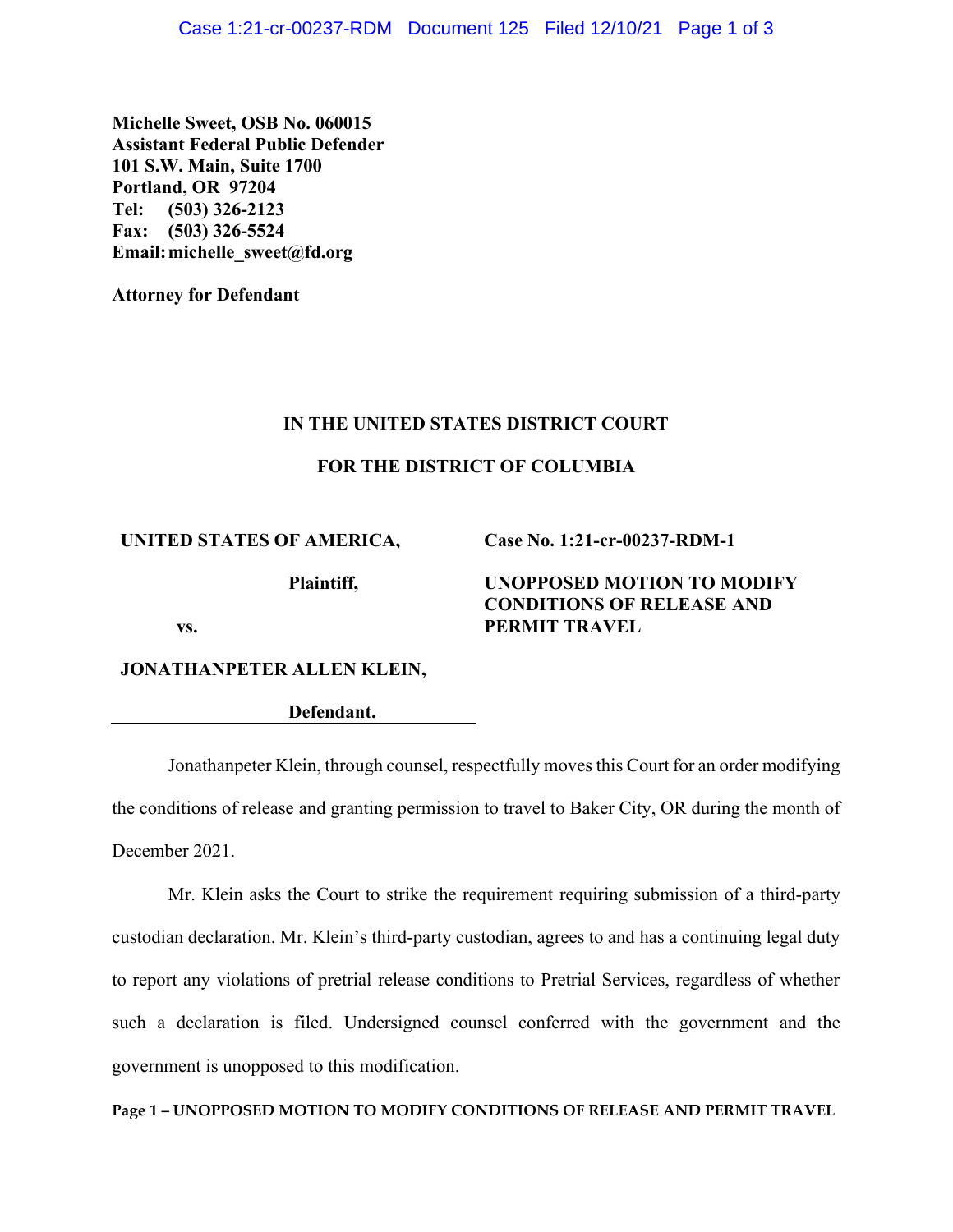## Case 1:21-cr-00237-RDM Document 125 Filed 12/10/21 Page 2 of 3

Mr. Klein asks the Court for permission to visit his parents from December 24 to December 26, 2021 subject to location monitoring and all previously ordered release conditions (CR 41). Address information has been provided to Pretrial Services.

From December 24 to December 26, 2021, Mr. Klein requests that third party custody transfer from the current custodian, Marillee Flanagan, to his sister, Emily Klein, during the requested travel period to remain in compliance with his conditions. Mr. Klein will travel by car from Pendleton, Oregon to Baker City Oregon to visit his parents for the Christmas holiday. He would depart the Flanagan home on December 24, 2021and return to the Flanagan home on December 26, 2021. Mr. Klein expects any timing and manner of travel to be conditioned as specified by Pretrial Services, as well as any other conditions needed. Third-party custodian would transfer back to the current custodian at the end of the day on December 26, 2021.

Since his release to the custody of his third-party custodian on May 19, 2021, Mr. Klein has generally remained in compliance with the conditions of his pretrial release (CR 50, 53, 55, 57, 59), save for one instance when he was on a road that went outside the bounds of the county. In that instance, it was reported to the Court by pretrial services with a recommendation that no action be taken. He is employed full-time. He also contributes to his third-party custodian's household by taking on home improvement projects. Additionally, he is actively involved in his local faith community.

Undersigned counsel has contacted counsel for the government, Assistant United States Attorney Christopher K. Veatch, who is unopposed to the instant motion provided that Mr. Klein remain on location monitoring during the requested travel, he remains in compliance with the conditions of pretrial release and any other requirements of this Court.

#### **Page 2 – UNOPPOSED MOTION TO MODIFY CONDITIONS OF RELEASE AND PERMIT TRAVEL**